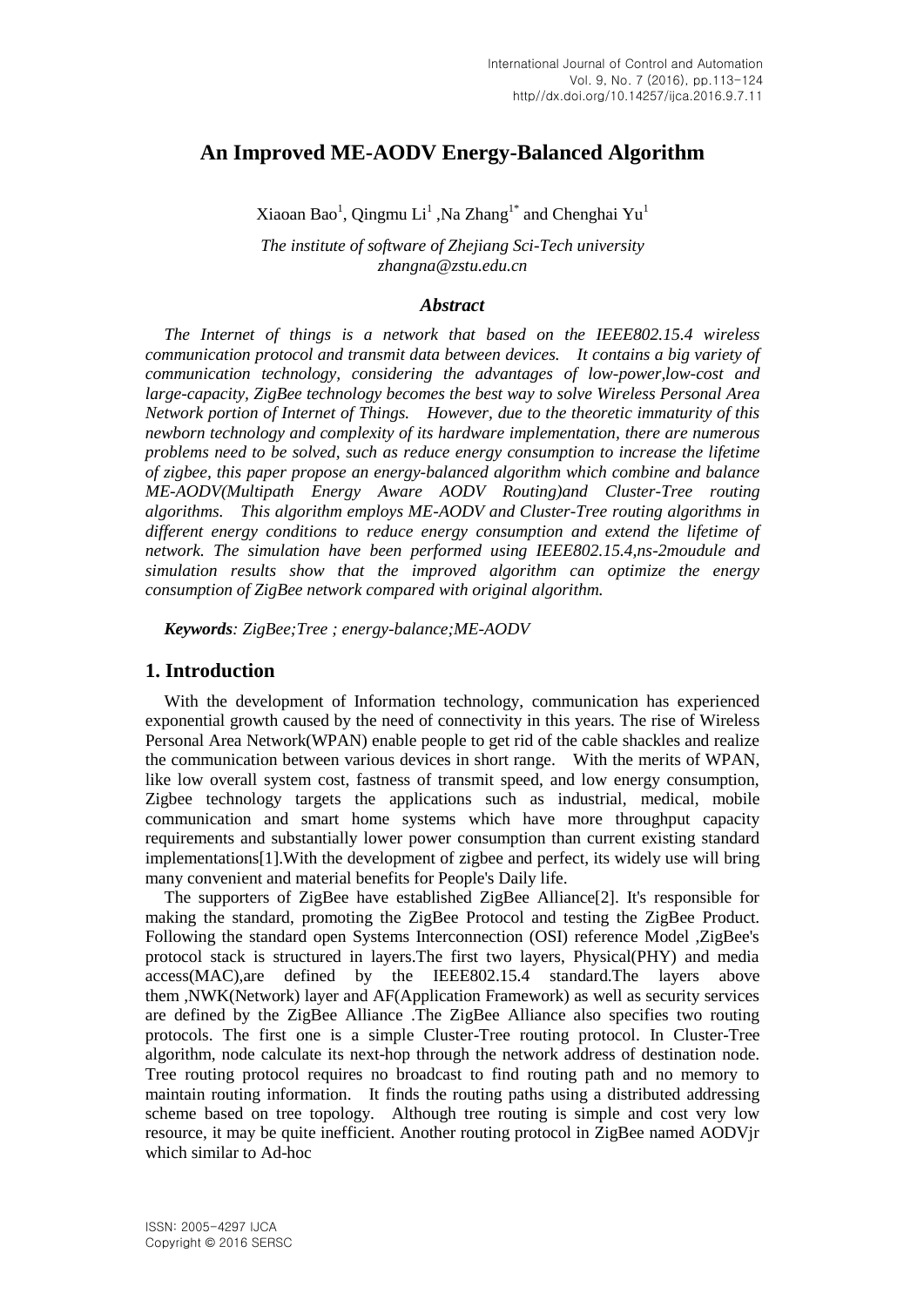On-demand Distance Vector Routing(AODV)[11]. When one node want to send data to destination node but do not have routing information, AODVjr will find a [appropriate](file:///C:/Users/MU/AppData/Local/Yodao/DeskDict/frame/20150608153021/javascript:void(0);) routing path by flooding the Route Request Command Frame(RREQ) in the network.However,routing overhead for routing discovery may often cause Network congestion and affect the overall performance.In December 2004,ZigBee Alliance passed the version 1.0 specification.

## **2. ZigBee Routing Mechanism**

There are there different topology in ZigBee Network,star,tree and mesh.ZigBee defines three types of devices: ZigBee coordinator(ZC), ZigBee routers(ZR), and ZigBee end devices(ZED) .An reduced function device(RFD) can only be a ZigBee end device, while an full function device(FFD) can be either a ZigBee coordinator or ZigBee router.The ZigBee coordinator is responsible for starting a new network and manage the WPAN. The routers have the ability of routing while the ZigBee end devices can't participate in routing and have to rely on their corresponding ZigBee parent routers for routing which are either FFD or RFD[3]. ZigBee network layer provides functionality such as [establish](file:///C:/Users/MU/AppData/Local/Yodao/DeskDict/frame/20150608153021/javascript:void(0);) dynamic network , address assignment, routing and discovering one-hop neighbours. The network address is recommended to be assigned in a hierarchical tree structure. The deployed ZigBee devices automatically construct the network and then changes such as joining/leaving the devices are automatically reflected in the network configuration.

#### **2.1. ZigBee Address Allocation Mechanism**

In a Zigbee network, Zigbee equipment can structure star network or point to point network, within every Zigbee network , respectively for 16 bit short address or 64 bits long address.64 bits long address is the [unique identification](file:///C:/Users/MU/AppData/Local/Yodao/DeskDict/frame/20150608153021/javascript:void(0);) of the node and 16 bits address was distributed dynamically by its parent node when node joining the network.ZigBee coordinator determines maximum depth of network (Lm), maximum number of children of any potential parent (Cm),maximum number of children which can be routers (Rm).Every parent node will calculate the size of address sub block of its child nodes according to the function[4]:

$$
C_{skip}(d) = \left\{ \begin{aligned} 1 + C_m * (L_m - d - 1), & R_m = 1 \\ 1 + C_m - R_m - C_m * R_m^{L_m - d - 1} \\ 1 - R_m & , \end{aligned} \right. \qquad \text{otherwise} \qquad \qquad (1)
$$

Where d is the depth of parent node.

When  $Cskip(d) > 0$ , the node was eligible for child nodes assigned address which means it allows children node to join.Specific steps are as follows:

When the coordinator establish a new network, it will assign itself a network address 0 and a network depth of Depth0=0.

When the ith route node wants to join the network and associate with node p,node p will become the father node of node i.Assumed that Ap is the network address of node p,then Ai will be assigned as the following expression:

$$
A_i = A_p + C_{skip}(d) * (i-1) + 1 \quad (2)
$$

Where  $1 \le i \le R_m$ 

When the kth end device join the network, father node p will assign network address as follows:

$$
A_k = A_p + C_{skip}(d) * R_m + k \tag{3}
$$

Where  $1 \leq k \leq (C_m - R_m)$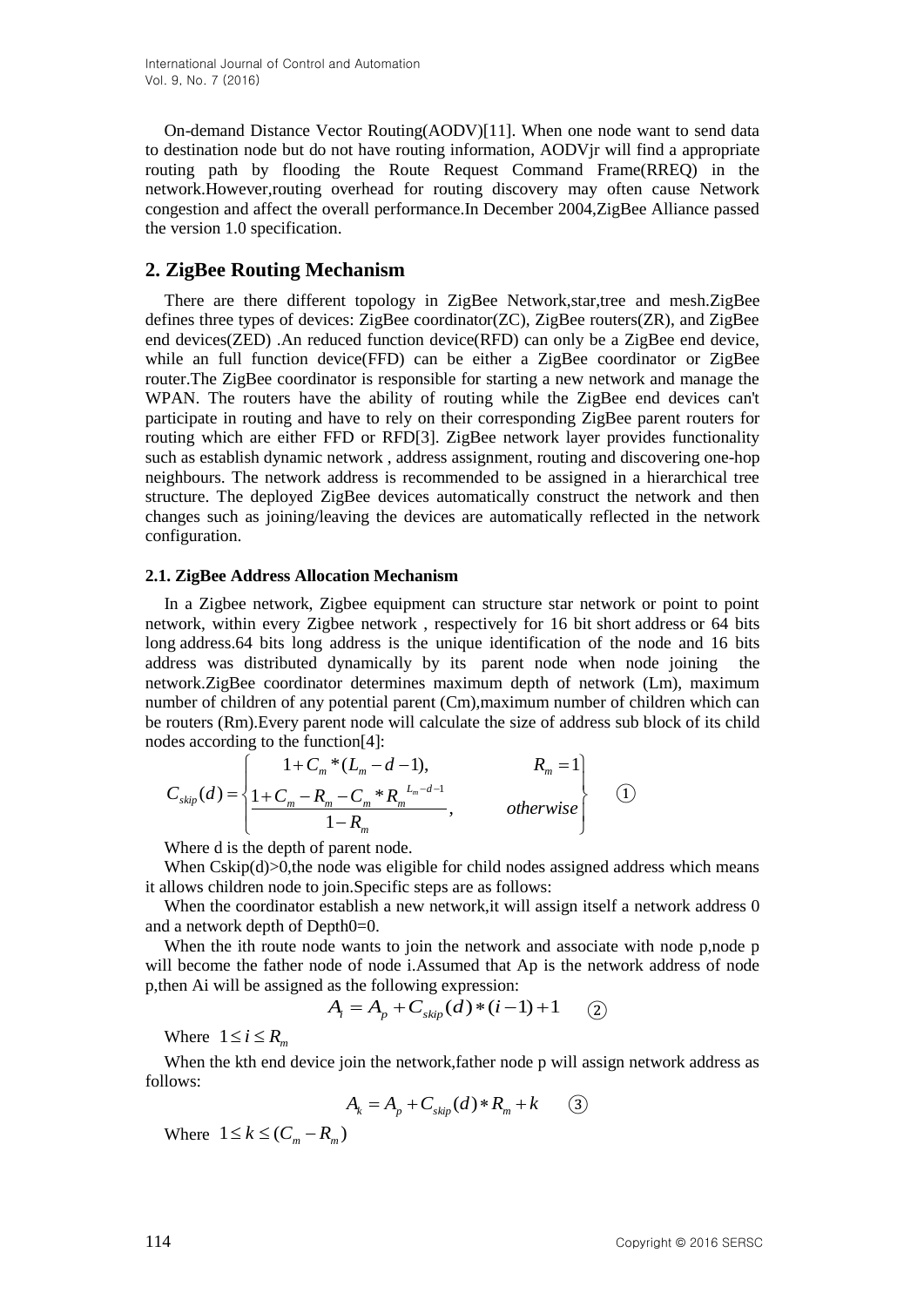It will certain whether the destination node is its child node by using expression

$$
A \le D \le A + C_{skip}(d-1) \qquad (4)
$$

We suppose that the network address of destination node is D,the network address and network depth of this router are equal to A and d respectively.If the logical expression  $\overline{4}$ is true,we know that destination node is its child node,then the address of next hop can be calculated by the following expression:

$$
N = \begin{cases} D, & \text{if end device} \\ A+1 + \left[ \frac{D - (A+1)}{C_{\text{skip}}(d)} \right] * C_{\text{skip}}(d), & \text{otherwise} \end{cases}
$$
 (5)

If the destination node with network address D is not the descendant of router whose network address is A,the router forwards it to its parents node.

This address allocation mechanism mainly aims at a tree network ,but it also applies to medium large cluster network.By this means,these address are unique within a particular network and a router can acquire the relationship of two nodes though their network address which are assigned using a distributed address scheme. The advantage of Tree Routing is that it requires no communication overhead to find routing path and no memory to maintain routing information.It is simple and needs very less resource.However,Tree Routing may provides an inefficient routing path which [consume](file:///C:/Users/MU/AppData/Local/Yodao/DeskDict/frame/20150608153021/javascript:void(0);) more energy and induce more transmission delay.

#### **2.2. ZigBee Routing Algorithm**

Since Tree Routing often provides un-appropriate routing path,to overcome the problem,the ZigBee standard specifies another routing protocol AODVjr[1] to find the optimal path using route discovery.AODVjr will initiates a route discovery process to find the optimal path for the destination ,the source node firstly broadcasts a Route Request Command Frame(RREQ) to its neighbors,when the intermediate routers receives a new RREQ,it creates a new Routing Table entry and a Route Discovery Table entry for the destination,but most of the RREQ is useless,this may cause the redundancy and Consume more energy.Cluster-Tree [algorithm](file:///C:/Users/MU/AppData/Local/Yodao/DeskDict/frame/20150608153021/javascript:void(0);) is simple and no need memory to maintain routing information,reduces the control overhead and routing cost of routing protocols.But when the network size is too large,Tree Routing may provides an inefficient routing path ,cause too many hops and higher delay.

AODVjr and Tree Routing [algorithm](file:///C:/Users/MU/AppData/Local/Yodao/DeskDict/frame/20150608153021/javascript:void(0);) have their own advantages and disadvantages, although ZigBee uses a mix of Tree and AODV routing,there is no detailed specifications to show how to selection strategy by setting the corresponding parameters[10].In this paper,we introducing the concept of Node Energy Classification, according to different Node energy level, we can select different algorithms.

### **3. Energy-Balanced Optimization Algorithm**

In this paper, we propose a routing algorithm combined ME-AODV[5] and Cluster-Tree Routing[6].When the energy of cluster head is sufficient, within the cluster to use ME - AODV, with AODV algorithm for data transmission between clusters. When the cluster head's energy is too low, within the cluster using a simple Cluster-Tree Routing algorithm.when the energy of cluster head is warning,it responds only to the situation in which it is the destination node.By this method, the optimal routing path is not only used, but also the redundancy RREQ packet is reduced.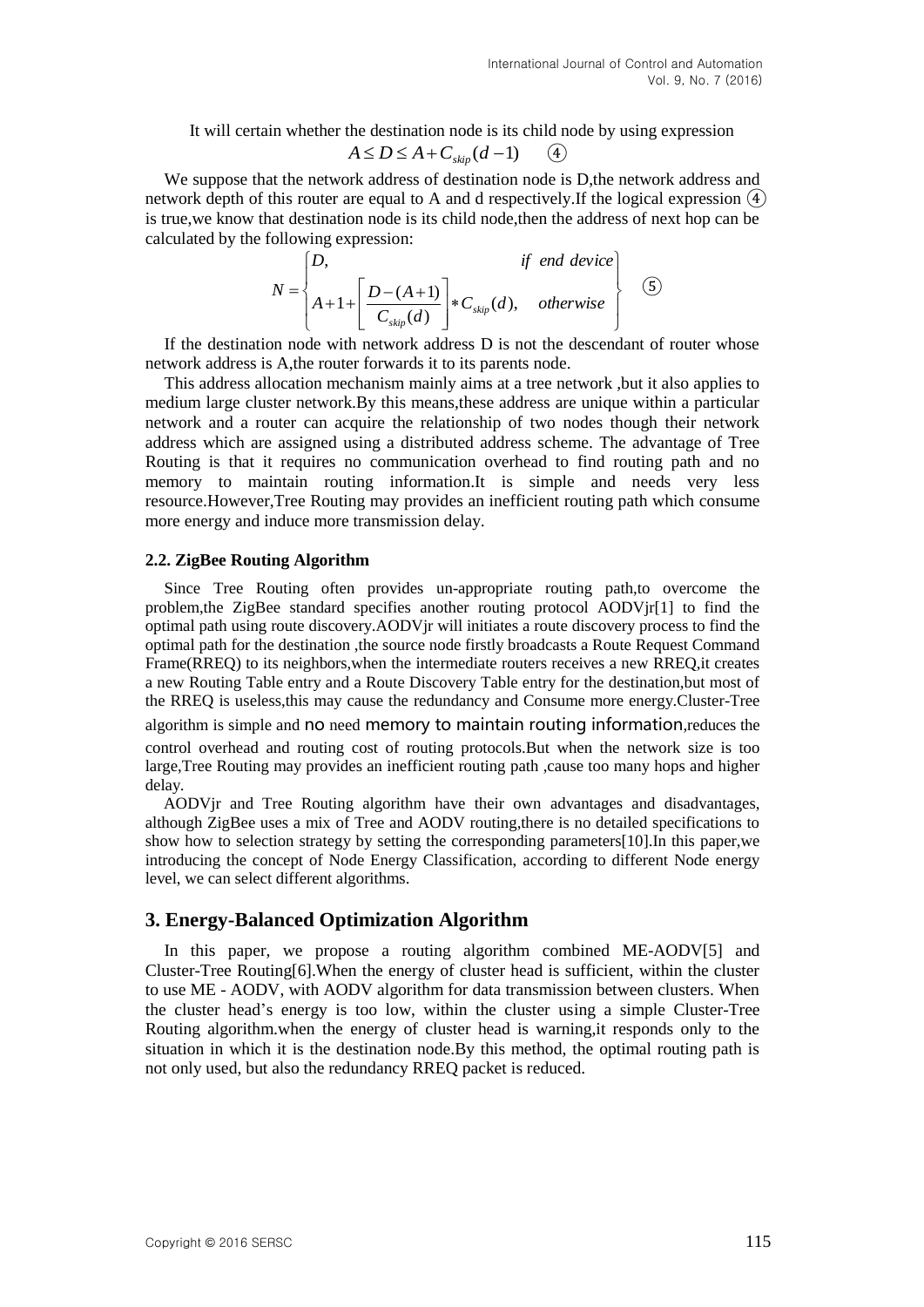#### **3.1. Establishment of ME-AODV Cluster**

ME-AODV utilizes ZigBee network's cluster-tree topology to divide the network into logical cluster and assigns each logical cluster a unique cluster ID.This cluster ID along with network is used to avoid the flooding of route request messages during route discovery.Nodes in cluster have 3 different roles which are cluster head,gateway and cluster members.Each cluster contains a cluster head, and the cluster head plays a role in controlling and managing.In order to form a cluster ,We make the following provisions on the formation of clusters:

(1) Only ZC and ZR have the qualification of becoming a cluster header.

(2) End devices cannot form clusters, can only be added to the parent node of the cluster.

ME-AODV consists of two stages: the construction of cluster phase and data communication phase.In the construction stage, the ZigBee network is divided into several logical clusters according to certain rules. Each cluster has a unique cluster ID, and the network nodes are divided into cluster head, gateway and cluster member nodes. The cluster head and the cluster member nodes communicate with each node in a single hop and within the same cluster nodes in Shared cluster routing information. Specific process is as follows:

1. The first cluster in the network is formed by the center coordinator as the cluster head, which is mainly composed of the nodes Within the range of center coordinator.The first cluster denoted as clusters 0. After the cluster is formed, the coordinator broadcasts the message to the nodes that has been found,if found node is not the child of coordinator ,a mesh link(dotted line) will creat between them.For example,as shown in Figure 1.(c)

2. All the nodes of cluster 0 found in step 1 above(say current) will broadcast message within their radio range to search new nodes.If the found node is a leaf node of cluster 0,then these current and found nodes will connect with a mesh link,and the sibling relationship will memorize.If the found node is new and not the child of corresponding current node,a new cluster is created and the found node is designated as new cluster header,then a mesh link is created between them.

3. All the cluster head founds in the step 2 (say current),start the discovery process again.If the newly found node is a cluster head already,and has parent-child relationship with current, then the two clusters will be merged, the parent node will become the cluster head of merged cluster.If there is no relationship between them,the node with higher connectivity will become cluster head.In case of tie,the node with less numeric value of network address will become cluster head.In our case in Figure 1.(e),node 7 has less numeric value of network address than node 8,hence only node 7will be the header of cluster. If the newly discovered node is an isolated node, not in any cluster, it will join the cluster which current belongs as cluster member,then a mesh link will establish between found node and current.

4. All the leaf nodes of new cluster found in step 3 above (say current),start the same process as in step 2.If the found node is the leaf node of cluster which parent node belongs,a mesh link will create between them.If the found node is new,the node will create a new cluster as a cluster header.Current will become the gateway for this newly cluster.

5. Steps 3 and 4 will be repeated until no new neighbors are found by any cluster leaf node.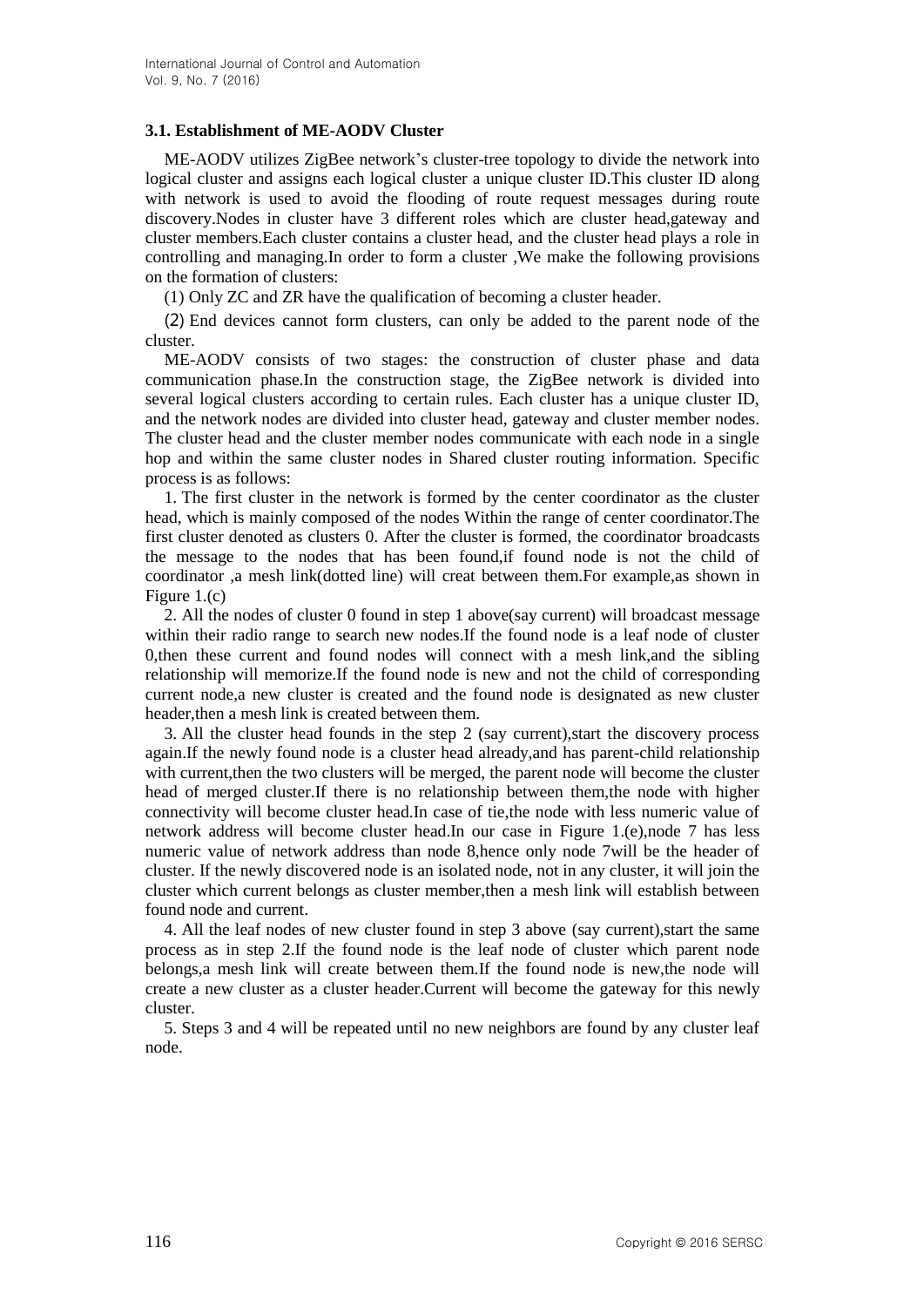

After the completion of clustering,if one node wants Communicate with another.Firstly judge that whether the source node and destination node within the same cluster.If not, the RREQ packet will be forwarded to the traditional AODV routing process; If so, determine that whether there is mesh link between them, if yes, the data packet is sent directly to the destination node; If not, then the RREQ unicast message to the source cluster head. The node that receives RREQ message will follow the way of AODVjr to forward the message and reply RREP message.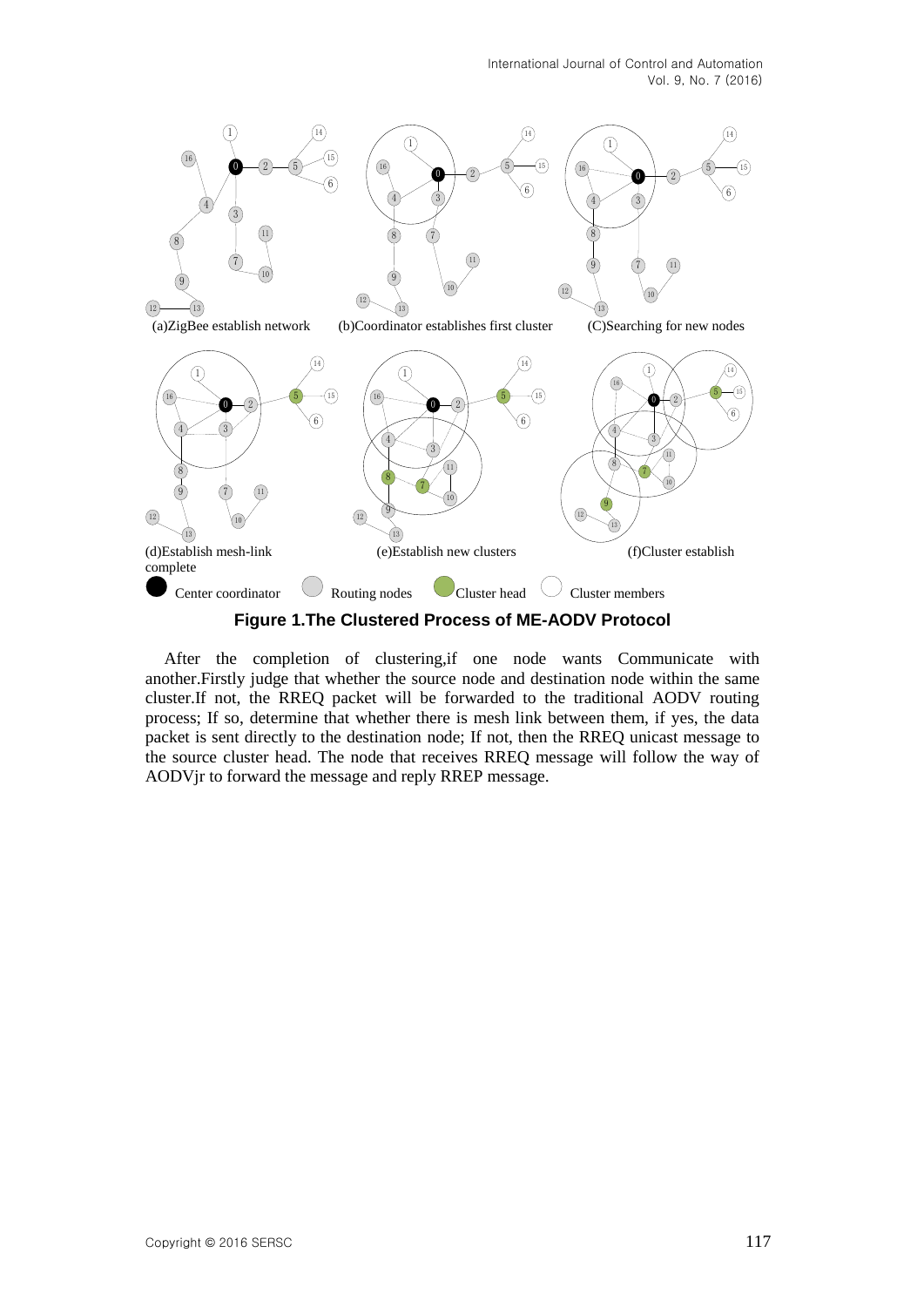International Journal of Control and Automation Vol. 9, No. 7 (2016)



**Figure 2.The Specific Data Transmission Process Of ME-AODV Protocol**

#### **3.2. Node Energy Classification**

In this paper, the node energy is divided into 3 levels: sufficient, low, and warning.According to different battery energy[7],cluster head will choose different mechanism after receiving the RREQ groups. If cluster head's remaining battery capacity is sufficient, within the cluster to use ME - AODV, with AODV algorithm for data transmission between clusters.When the remaining energy of cluster head is low,Cluster-Tree routing algorithm will be used within cluster.When the energy of the cluster head is in addition of warning,It responds only to the situation itself as a destination node.If it is not the destination node, then do not respond.

The literature[8]defined different node energy value of warning, it is dynamic update so that warning nodes can restore for effective routing under some certain. But sufficient energy and low energy value is fixed,can not change with the change of network conditions,this leads to a large number of nodes in a state of low energy level and affect the routing discovery process.Literature[8][9],warning value is a function of network running time, the longer the network running,the lower the warning value.But only set time as a variable can not describe the concrete conditions of the energy of the node adequately.In this paper,we simplify the formula in literature[8],the definition of dynamic update of the node energy is as follows:

*PowerWarning* =  $\gamma^N$   $\times$  *Power PowerLow* =  $\beta^N$  × *Power PowerSufficient*  $= \alpha^N \times Power$ 

Power is the initial energy value of node. $\alpha$ ,  $\beta$ ,  $\gamma$  are fixed factors.N is a counter for the initial value of 1.When the ratio of warning nodes and all nodes reached the threshold,value of N plus one.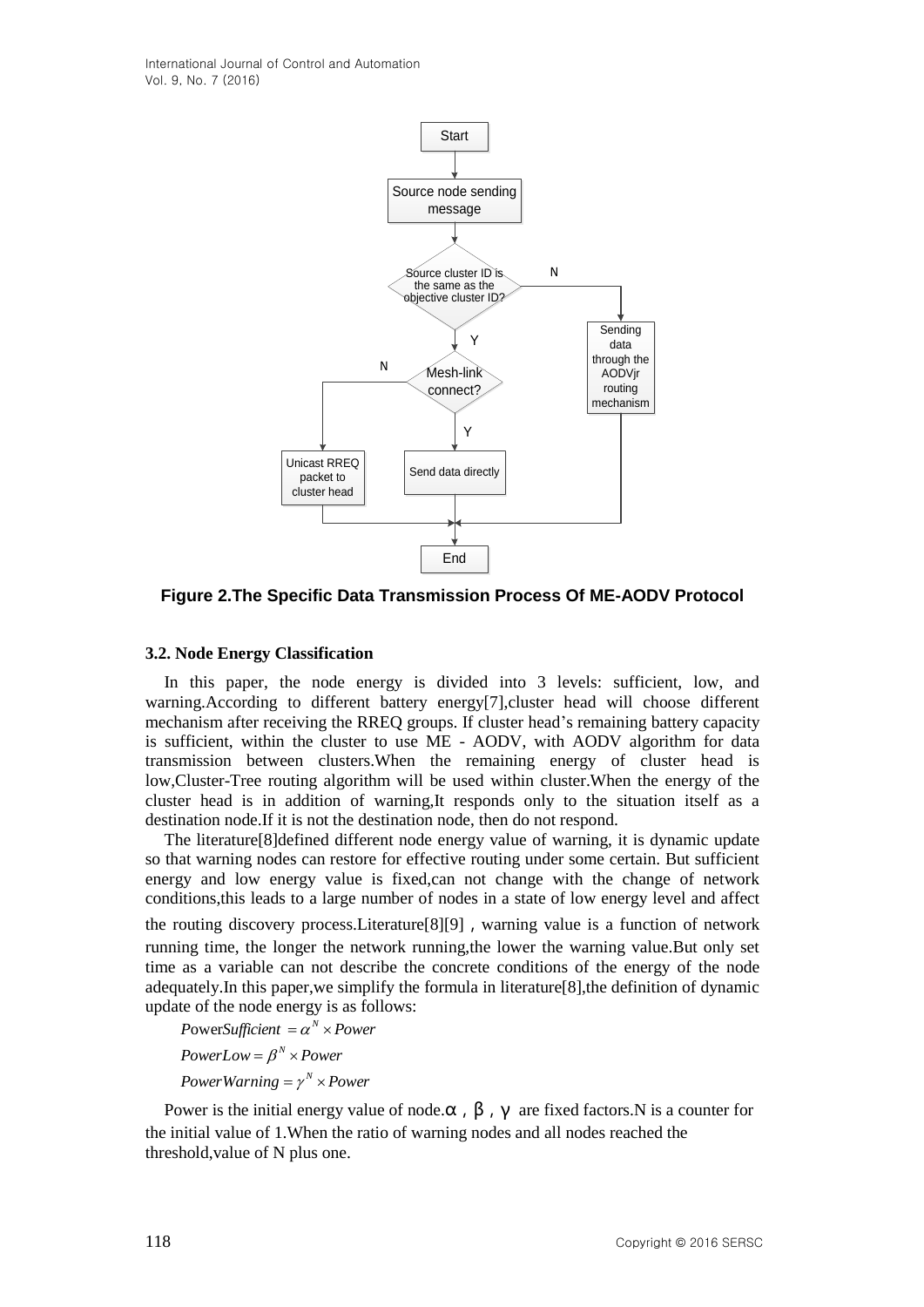#### **3.3 Data Frame Transmission with Low Energy**

Suppose that the source cluster ID is the same as objective cluster ID,but there is no mesh-link connect,RREQ packet will be unicasted to cluster head,then cluster head initiates a route discovery process to find the optimal path to the destination. Generally speaking,the cluster will not too large,within the cluster AODV algorithm can find the optimal path,but unicast will cause communication burden,what's more, excessive use of RN+ nodes may bring out RREQ redundancy and consume more energy.Cause cluster head take an important role in the network,when the energy of cluster head in a state of "PowerLow",in order to extend the lifetime of network ,Cluster-tree algorithm will be executed within the cluster instead of ME-AODV.

(1) Source node cluster

The processing flow after the nodes in source node cluster received the data frame as shown in Figure 3.



**Figure 3. The Processing of the Data Frame of the Nodes in the Source Cluster**

When source node desires to send data to another node,firstly it will determine whether destination node is their own offspring by formula⊕.If so, sent the data to the next hop of the branch.If not,determine the type of its own and take different processing procedure according to different node types.

When the members in the cluster which source node belongs receive or send data frame,it can only use Cluster-Tree algorithm and can not store routing table.Cluster member will determine whether itself is the destination node or not.If so,receive data.If not,determine whether destination node is their offspring nodes.If so,sent the data to the next hop of the branch,otherwise the node will rebroadcast data to its parent node according to Cluster-Tree algorithm and sent to cluster head eventually.

When the Gateway in cluster which source node belongs receive or send data frame,firstly determine that itself is the destination node or not.If it is,receive data. If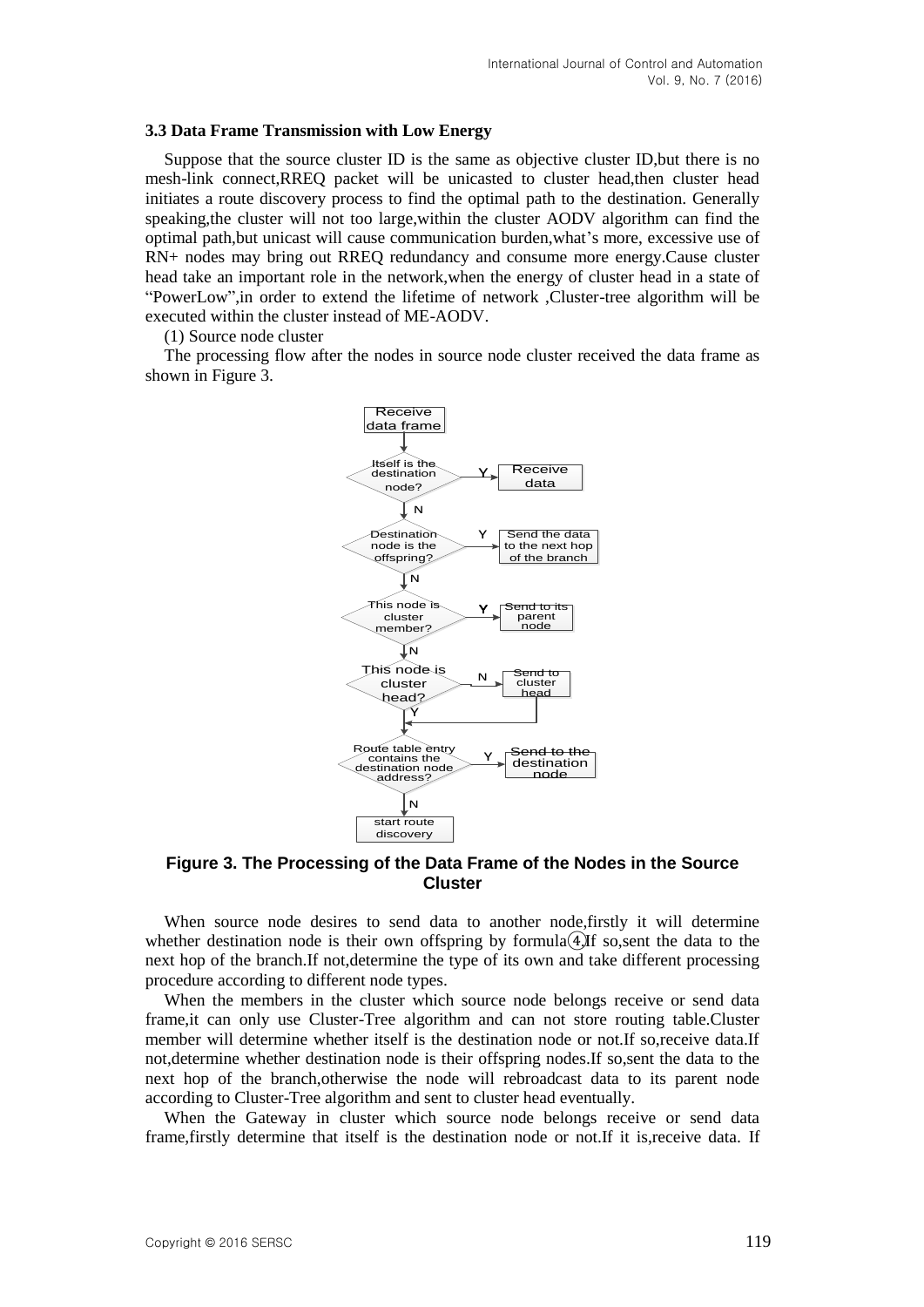not,determine whether destination node is their offspring nodes.If so,sent the data to the next hop of the branch,otherwise send data frame to cluster head directly.

When the head of cluster which source node belongs receive or send data frame, firstly determine that itself is the destination node or not.If it is,receive data.If not,determine whether destination node is their offspring nodes.If so,sent the data to the next hop of the branch.If not,cluster head buffers the data packet temporary and view if the route table entry contains the destination node address,if there is ,the data frame will transmit directly to the destination in accordance with the specified path.If there is not,cluster will start a route discovery process to locate a shortest path for the destination.

(2)Destination node cluster

The processing flow after the nodes in destination node cluster received the data frame as shown in Figure 4.



**Figure 4.The Processing of the Data Frame of the Nodes in the Destination Cluster**

When the information is transmitted to the cluster head of the destination cluster, the cluster head is compared to the address information of the nodes in the cluster and found the address of destination node,cluster head sent the data to the next hop of the branch,eventually reached the destination node.

#### **4. Simulation and Analysis**

This simulation experiment using NS-2[12] as the network simulation platform, the simulation experiment is carried out on the basis of the physic layer and MAC layer module.Network covering an area of 100m×100m,network number is set to 100,the

initial energy of the nodes is 1000J.  $\alpha$ ,  $\beta$ ,  $\gamma$  are set to 0.75,0.5,0.15 Respectively.Threshold is 0.5,The data rate is 250 KB,packet length 128bit.As shown in Figure 5,because introduced the energy classification and energy levels are dynamically changing,realized the balance of ME-AODV and Cluster-Tree. Compared to the ME-AODV,algorithm in this paper can reduce the energy consumption and prolong the network lifetime of network.Although the initial stage of the network consumption is basically the same,with the increase of network running time,algorithm in this paper is better than ME-AODV in overall energy consumption.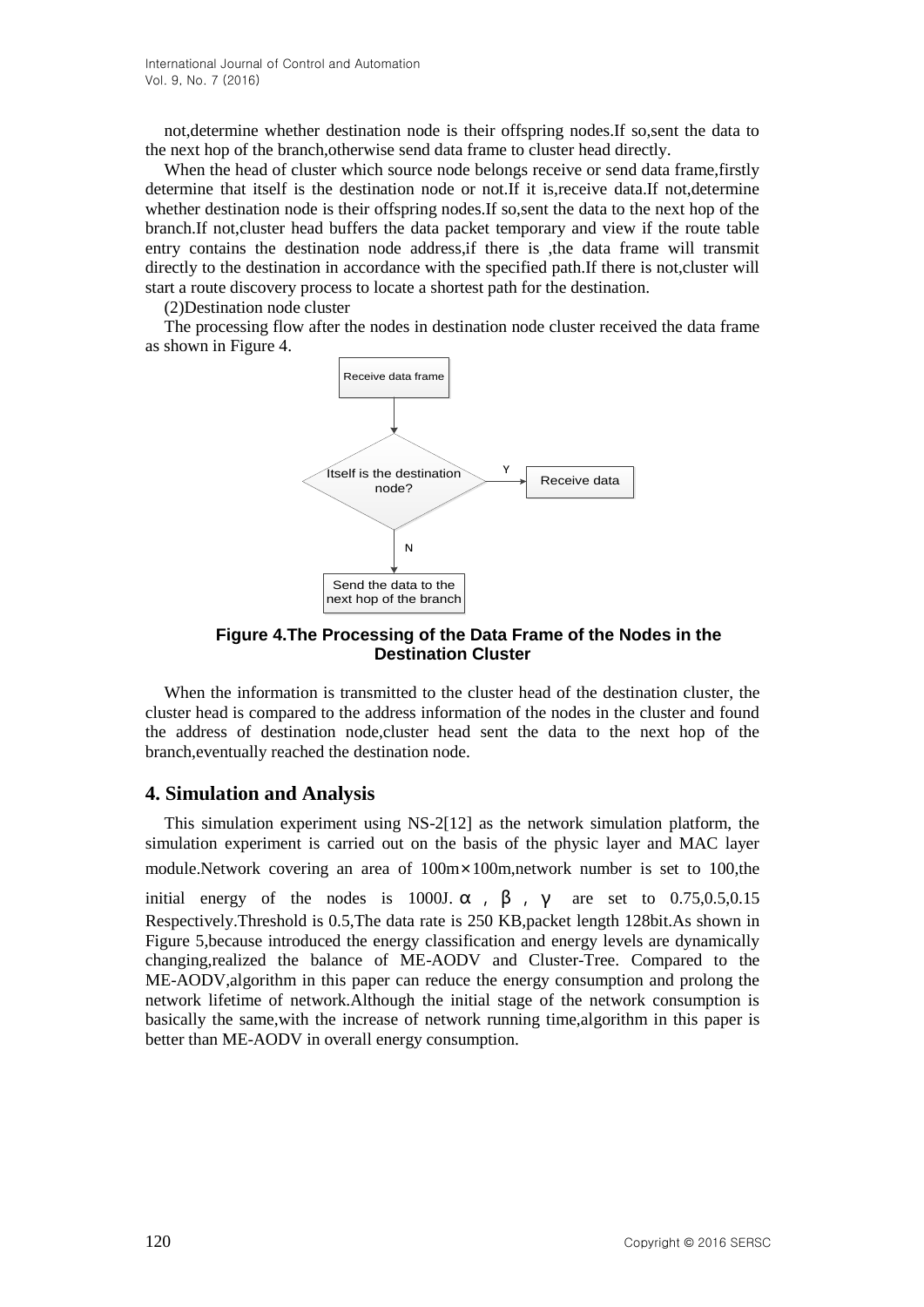

**Figure 5. Network Energy Consumption**

As shown in Figure 6,at the beginning ,each node's energy is sufficient,no node will "die" in two algorithms.With the running of network,some nodes which act as routers will consume a lot of energy and tend to die.In this paper,we consider the state of node energy and use Cluster-Tree while cluster head's energy is low to extend the lifetime of network.Compared with ME-AODV algorithm,the timing and number of death node are optimized.



**Figure 6. Number of Dead Nodes** 

### **5. Conclusion**

ZigBee hierarchical network provides a simple and reliable solution for short-range, low data rate and low-cost communication.The research on ZigBee will lay a foundation for the application and development of the IOT.ZigBee technology research has been focus on the optimization of network layer.This paper is based on the research of ZigBee routing energy optimization and combines the advantages of ME-AODV and Cluster-Tree.This algorithm is based on clustering mechanism and introduces the method of energy classification.when the energy of cluster head is sufficient, within the cluster to use ME - AODV, with AODVjr algorithm for data transmission between clusters. When the node energy is too low, within the cluster using a simple Cluster-Tree Routing algorithm.By this method,the route discovery process and redundant RREQ packet is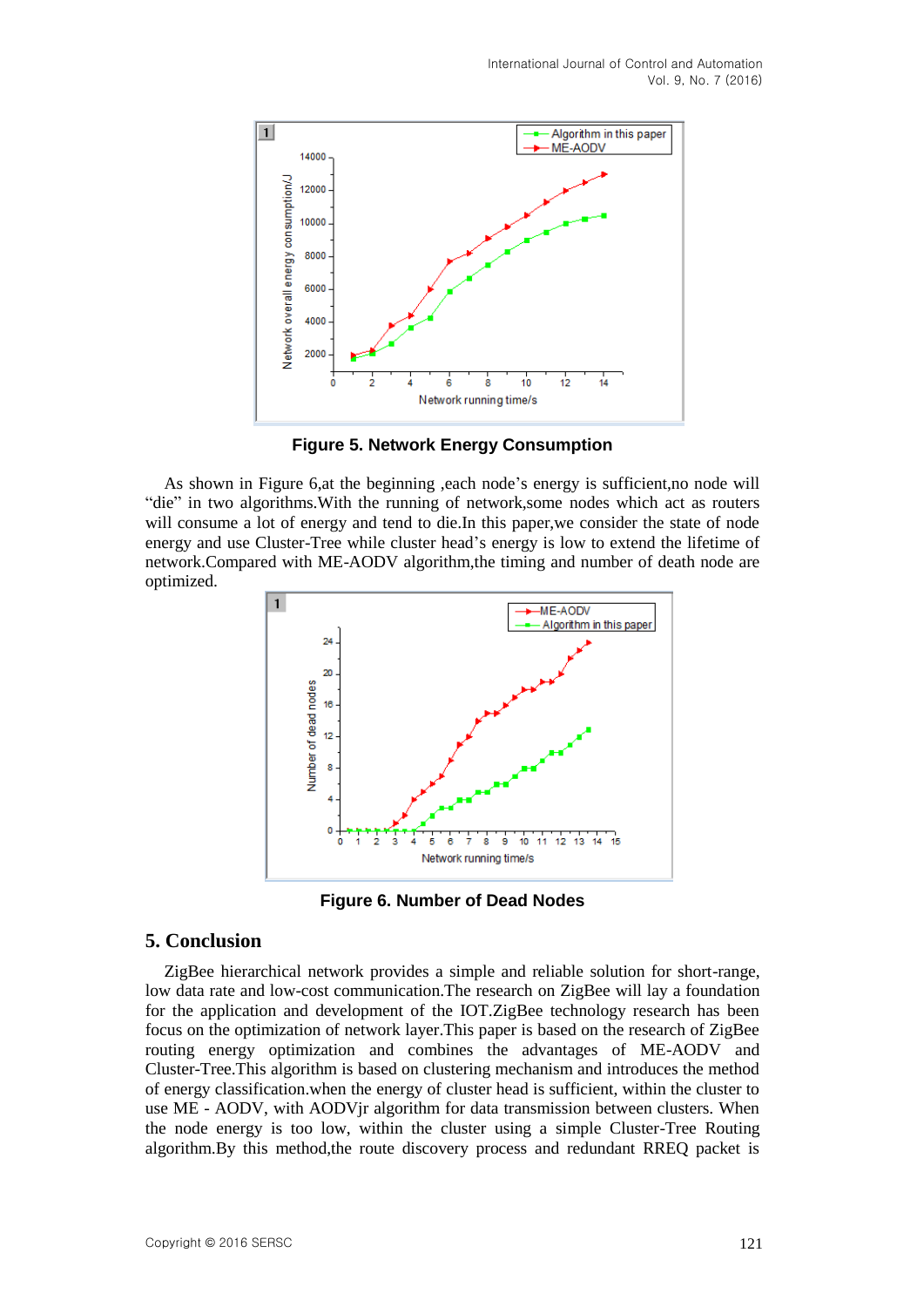reduced.Simulations shows that Energy-balanced optimization algorithm in this paper can optimize the energy consumption of ZigBee network and extend its lifetime.

### **Acknowledgements**

This research was supported in part by the National Natural Science Foundation of China (No.61379036); Major scientific and technological special key industrial projects of Zhejiang Province, China (Grant No. 2014C01047); the Natural Science Foundation of Zhejiang Province, China (No.Y13F020175, LY12F0204); 521 ta-lent project of Zhejing Sci-Tech University; Public technology research plan of Zhejiang Province(Grant No. 2014C33102).

## **References**

- [1] L. C. Huang, H. C. Chang,C.-C and C.-C. Kuo, "A ZigBee-based monitoring and protection system for building electrical safety", Energy and Buildings, **(2011)**, vol.13, no. 6, pp.1418-1426.
- [2] Alliance ZigBee,ZigBee Document 053474r06 Version 1.0,14 Dec **(2004)**.
- [3] P. Baronti, P. Pillai and V. W. C. Chook, "Wireless sensor networks: A survey on the state of the art and the 802.15. 4 and ZigBee standards", Computer communications, vol.30, vol. 7, **(2007)**, pp.1655-1695.
- [4] Alliance ZigBee, ZigBee Specifications. ZigBee Document 053474r17.ZigBee Specification, ZigBee Alliance **(2008)**.
- [5] Bhatia, A. shutosh, and P. Kaushik, "A cluster based minimum battery cost AODV routing using multipath route for ZigBee. Networks", **(2008)**. 16th IEEE International Conference on. IEEE,**( 2008)**.
- [6] L. Dan, Q. Zhi-Hong and L. Ying, "Study on ZigBee network energy optimization routing based on node characteristics", Journal of Northeast Normal University (Natural Science Edition), vol.41, no. 4, **(2009)**, pp.58-63.
- [7] X. Du, Y. Xiao and F. Dai, "Increasing network lifetime by balancing node energy consumption in heterogeneous sensor networks", Wireless Communications and Mobile Computing, vol.8, no. 1, **(2008)**, pp. 125-136.
- [8] F. Wang, Q. Chai and Y. Ban, "Improved routing algorithm for ZigBee mesh networks", Journal of Computer Applications, vol. 11, **(2008)**, pp. 017.
- [9] G. Yang, Z. Wang and W. Wang, "An Improved ETR Protocol with Energy Awareness for Wireless Sensor Networks[C]//Mobile Ad-hoc and Sensor Networks", (2009). 5th International Conference on. IEEE, **(2009)**, pp.117-123.
- [10] P. Ran, M. Sun and Y. Zou, "ZigBee routing selection strategy based on data services and energy-balanced ZigBee routing[C]//Services Computing", IEEE Asia-Pacific Conference on. IEEE, **(2006)**, pp. 400-404.
- [11] I. D. Chakeres and E. M. Belding-Royer, "AODV routing protocol implementation design[C]//Distributed Computing Systems Workshops", Proceedings. 24th International Conference on. IEEE, **(2004)**, pp. 698-703.
- [12] Y. Luo, Z. Jin and X. Zhao, "Hybrid model network simulation and its implementation in NS-2[C]//Wireless Communications", Networking and Mobile Computing, 5th International Conference on. IEEE, **(2009)**, pp.1-4.



## **Authors**

**Bao Xiao'an,** he was born in 1973, M.S. He is a professor and mainly researches adaptive software, software testing and intelligent information processing.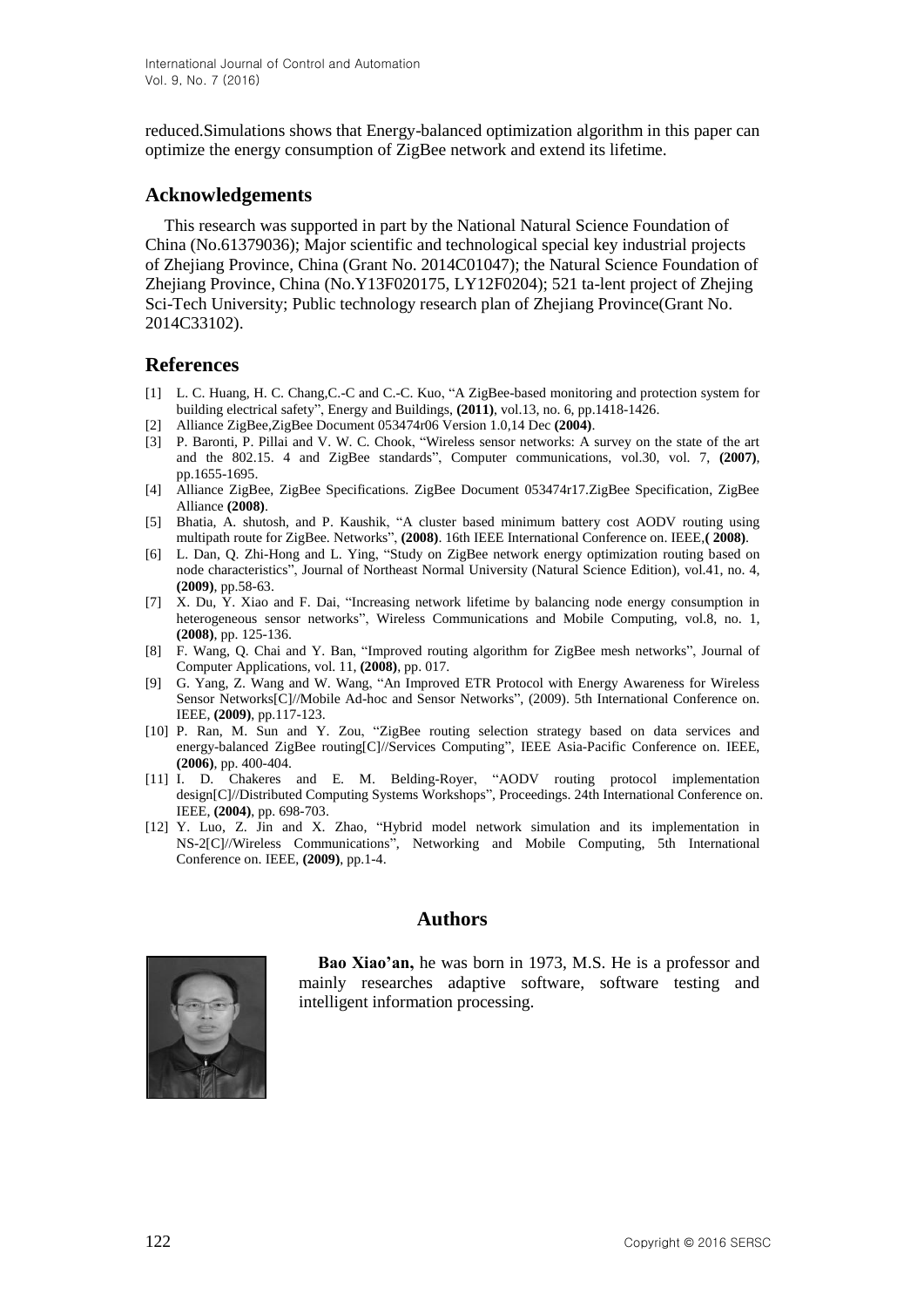

**Li Qingmu**, born in 1991, Master candidate. His main research interests include IOT.



**Zhang Na,** born in 1977, M.S. She mainly researches software engineering and software testing technology.



**Yu Chenghai** , born in 1975,M.S. He mainly researches Software engineering and software testing technology.